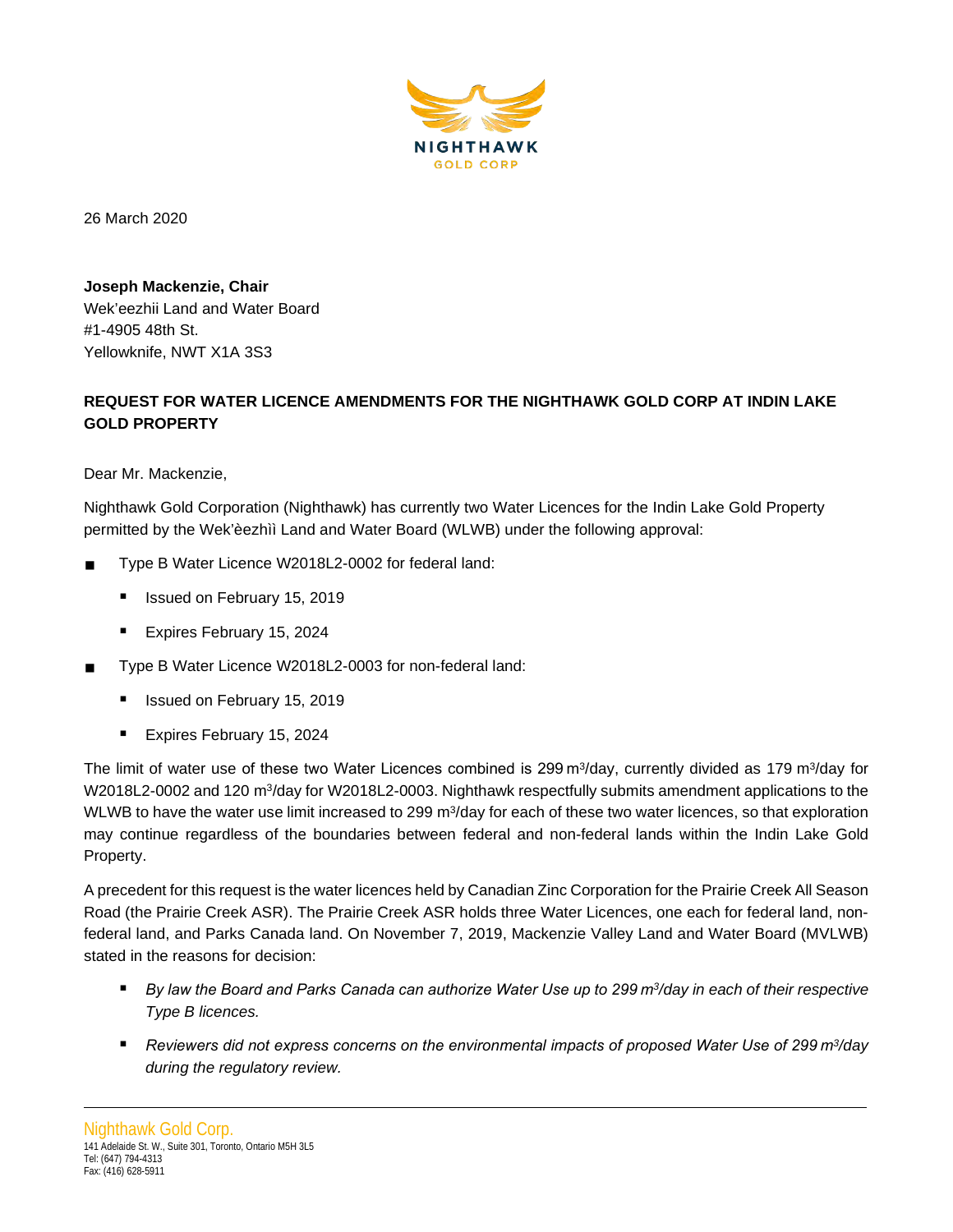- **ENR has recommended the Board includes a condition that specifies that the maximum Water Use of** *299 m3/day (ENR-12, Sept 9, 2019).*
- *The licence conditions imposed by the Board in its Type B licences are protective of the environment and if problems are identified the Board has the authority to propose licence amendments itself.*

As such, Nighthawk is requesting amendments to W2018L2-0002 and W2018L2-0003 to increase the limit for each to 299 m3/day. This will also help to provide more clarity in water use, as some of the waterbodies covered by W2018L2-0002 and W2018L2-0003 spanned both federal and non-federal waters (see Table 1 and Figure 2 of the Water Use Plan Version 3.0).

We have attached an updated Water Use Plan (Version 3.0) with this amendment request. Nighthawk will continue to report all water use on both federal and territorial waters in the Annual Report (Water Use Plan Section 3.4).

The application package includes the following documents:

- Water Licence Amendment Application Form for:
	- Type B Water Licence W2018L2-0002 (federal land) and,
	- Type B Water Licence W2018L2-0003 (non-federal land)
- Updated Water Use Plan (Version 3.0)
- Updated Engagement Record

We thank you for your time on reviewing these amendment applications. We look forward to working with the WLWB and interested parties regarding these applications. Should you have any questions or need any additional information, please feel free to contact the undersigned.

Regards, **Nighthawk Gold Corp.**

M.Bom

Michael J Byron, PhD, PGeo *President and CEO*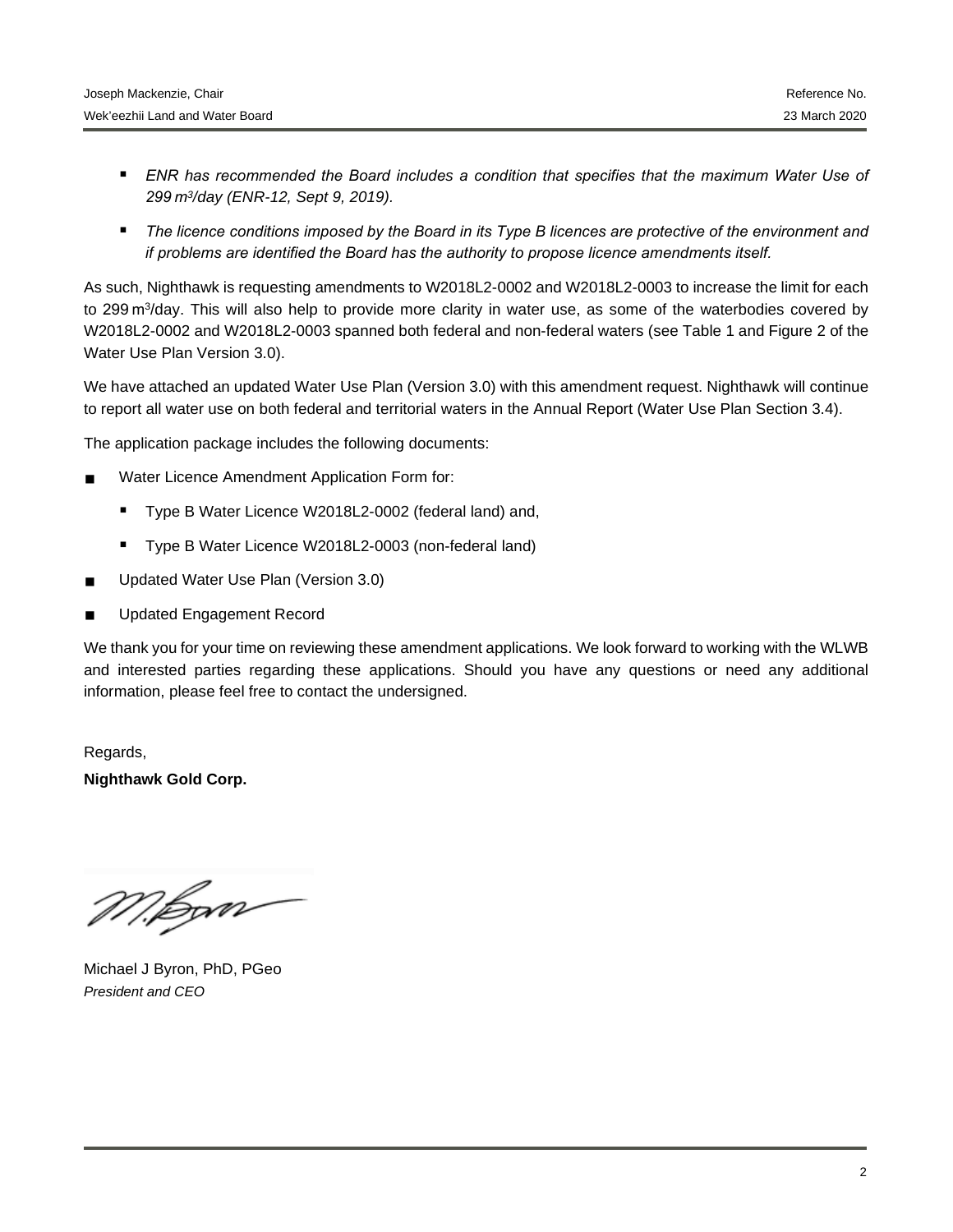

# **APPLICATION FOR LICENCE, AMENDMENT OF LICENCE, OR RENEWAL OF LICENCE**

Subsection 6(1) and Schedule III of th[e Mackenzie Valley Federal Areas Waters Regulations](http://laws-lois.justice.gc.ca/PDF/SOR-93-303.pdf)

| Use an "x" to<br>indicate which               | Mackenzie Valley Land and<br>Water Board: | Sahtu Land and Water Board:    |  |
|-----------------------------------------------|-------------------------------------------|--------------------------------|--|
| Board the<br>Application is<br>being made to. | Wek'èezhìi Land and Water<br>Board:       | Gwich'in Land and Water Board: |  |

**To complete this form please fill in the grey boxes and attach additional pages if necessary. Please review the following guidance for formatting your Application package:**

- *[Document Submission Standards](https://mvlwb.com/sites/default/files/mvlwb_document_submission_standards_-_jan_2019.pdf)*
- *[Standard Outline for Management Plans](https://glwb.com/sites/default/files/documents/wg/Standard%20Outline%20for%20Managment%20Plans%20-%20October%202013.pdf)*

| If applicable, insert existing or current<br>Licence number:                       | W2018L2-0002 |                     |   |
|------------------------------------------------------------------------------------|--------------|---------------------|---|
| Use an "x" to indicate if this Application is accompanied by another               |              | Water<br>Licence:   | X |
| Application for a Water Licence in a non-federal area and/or a Land Use<br>Permit. |              | Land Use<br>Permit: |   |

# **1. NAME AND CONTACT INFORMATION – APPLICANT**

| Applicant's Name:       | Michael J. Byron, President & CEO, Director |        |                          |  |  |
|-------------------------|---------------------------------------------|--------|--------------------------|--|--|
| <b>Mailing Address:</b> | 141 Adelaide St. W., Suite 301              |        |                          |  |  |
| Community:              | (647) 794-4359<br>Telephone:<br>Toronto     |        |                          |  |  |
| Prov/Terr:              | Ontario                                     | Email: | mbyron@nighthawkgold.com |  |  |
| Postal Code:            | <b>M5H 3L5</b>                              | Other: |                          |  |  |

# **2. NAME AND CONTACT INFORMATION – CORPORATE HEAD OFFICE, IN CANADA IF INCORPORATED**

Please include a Certificate of Corporate Registration from the Government of the Northwest Territories in your Application Package.

| <b>Applicant's Name:</b> | Michael J. Byron, President & CEO, Director |        |                          |  |
|--------------------------|---------------------------------------------|--------|--------------------------|--|
| <b>Mailing Address:</b>  | 141 Adelaide St. W., Suite 301              |        |                          |  |
| Community:               | (647) 794-4359<br>Telephone:<br>Toronto     |        |                          |  |
| Prov/Terr:               | Ontario                                     | Email: | mbyron@nighthawkgold.com |  |
| Postal Code:             | <b>M5H 3L5</b>                              | Other: |                          |  |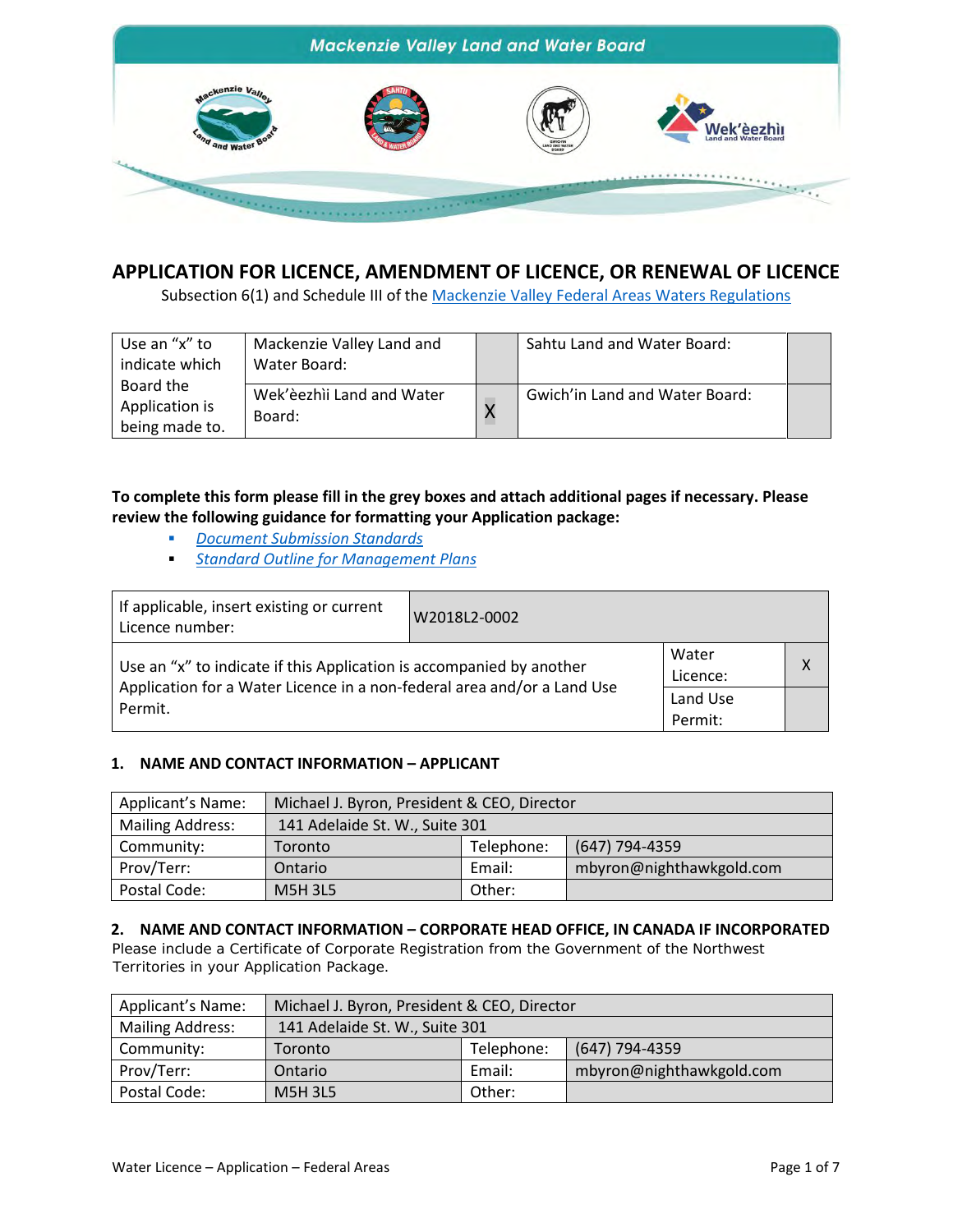# **3. LOCATION OF UNDERTAKING**

Attach a map indicating watercourses and location of any proposed waste deposits. Refer to the *[MVLWB](https://mvlwb.com/sites/default/files/documents/1.2-Transboundary-Applications-Oct-05.pdf) [Policy on Transboundary Applications](https://mvlwb.com/sites/default/files/documents/1.2-Transboundary-Applications-Oct-05.pdf)* to identify whether the proposed activities are transboundary. Refer to the *[MVLWB Guideline for Geographic Information Systems \(GIS\) Submission Standard](https://mvlwb.com/sites/default/files/documents/Guidelines/Standard%20for%20Maps%20and%20GIS%20Data%20Submission_Final_2016.pdf)* for providing geographic information. Provide latitude and longitude geographic coordinates of project features, and the maximum and minimum project boundary in degrees, minutes, seconds, or decimal degrees.

| Minimum latitude:                  | $64^{\circ}$ 0' 0.76" N | Maximum latitude:  | 64° 31′ 52.2″ N |
|------------------------------------|-------------------------|--------------------|-----------------|
| Minimum longitude:   114°48' 50" W |                         | Maximum longitude: | 115° 26' 23" W  |

No changes from W2018L2-0002.

Land Type(s): Use an "x" to indicate all the type(s) of land on which the project activities are proposed to occur[. Additional guidance to determine land type\(s\)](https://mvlwb.com/mackenzie-valley-land-and-water-board-maps) is available on the MVLWB website.

| Commissioner's/<br>Free Hold/Private:<br>Ferritorial Lands: |  | Federal Crown<br>Land: |  | Municipal Land: |  |
|-------------------------------------------------------------|--|------------------------|--|-----------------|--|
|-------------------------------------------------------------|--|------------------------|--|-----------------|--|

# **4. DESCRIPTION OF UNDERTAKING**

Include a description of the proposed activities and contact Board staff to determine whether an activity-specific questionnaire will be required. For proposed amendments to authorized activities, specify: the nature of the amendment, the condition(s) to be amended, and the rationale for the amendment.

No changes in activity from W2018L2-0002.

# **5. TYPE OF UNDERTAKING**

|   | Please refer to Schedule II of the Mackenzie Valley Federal Areas Waters Regulations. |              |                                                             |  |  |  |
|---|---------------------------------------------------------------------------------------|--------------|-------------------------------------------------------------|--|--|--|
|   | Use an "x" to indicate which one type of undertaking applies.                         |              |                                                             |  |  |  |
|   | Industrial                                                                            |              |                                                             |  |  |  |
| 2 | Mining and milling                                                                    | $\mathsf{X}$ |                                                             |  |  |  |
| 3 | Municipal                                                                             |              |                                                             |  |  |  |
| 4 | Power                                                                                 |              |                                                             |  |  |  |
| 5 | Agriculture                                                                           |              |                                                             |  |  |  |
| 6 | Conservation                                                                          |              |                                                             |  |  |  |
|   | Recreation                                                                            |              |                                                             |  |  |  |
| 8 | Miscellaneous                                                                         |              | (describe): Advanced mineral exploration and satellite camp |  |  |  |
|   |                                                                                       |              | operations (if required).                                   |  |  |  |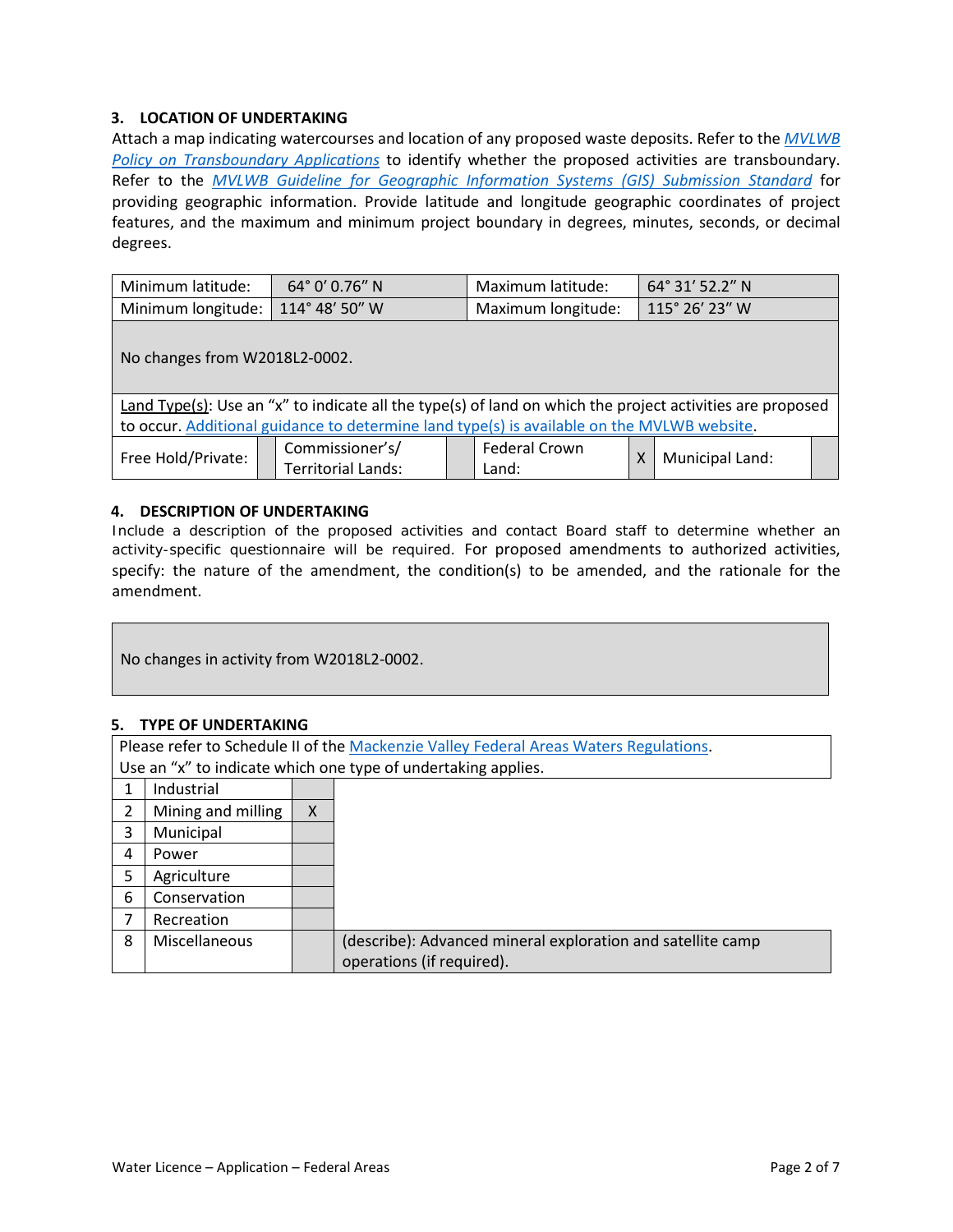# **6. WATER USE**

| Please refer to Schedules IV to VIII of the Mackenzie Valley Federal Areas Waters Regulations. |   |             |  |  |  |
|------------------------------------------------------------------------------------------------|---|-------------|--|--|--|
| Use an "x" to indicate which trigger(s) applies.                                               |   |             |  |  |  |
| To obtain water                                                                                | X |             |  |  |  |
| To cross a watercourse                                                                         |   |             |  |  |  |
| To modify the bed or bank of a                                                                 |   |             |  |  |  |
| watercourse                                                                                    |   |             |  |  |  |
| Flood control                                                                                  |   |             |  |  |  |
| To divert water                                                                                |   |             |  |  |  |
| To alter the flow of, or store, water                                                          |   |             |  |  |  |
| Other                                                                                          |   | (describe): |  |  |  |

#### **7. QUANTITY OF WATER INVOLVED**

Describe the purpose of each proposed water use, name and type (e.g., lake, river) of the water source, the location, and the quantity of water that would be used. Please add more rows if needed.

The quantity of water involved will be a maximum of 299 m3/day for each of Nighthawk's two Water Licences, W2018L2-0002 and W2018L2-0003. Please refer to the proposed Water Plan V.3.0. No other changes requested from the approved water licence.

#### **8. WASTE DEPOSITED**

Include a Waste Management Plan in the Application Package, or for small-scale activities describe the proposed waste management activities in the space provided below. Guidance is provided in the *[MVLWB Guidelines for Developing a Waste Management Plan](https://mvlwb.com/sites/default/files/documents/MVLWB-Guidelines-for-Developing-a-Waste-Management-Plan-Mar-31_11-JCWG.pdf)*. If waste is proposed to be disposed of off-site within the NWT, written confirmation (e.g., an email, letter, etc.) from the facility/facilities indicating they will accept the waste is required.

Municipalities must complete the relevant Operations and Maintenance Plans using the [available](https://mvlwb.com/mvlwb/apply-permit-licence) [Templates](https://mvlwb.com/mvlwb/apply-permit-licence) and include them in the Application Package. Please refer to Sections 4-8 of Environment and Climate Change Canada's *[Solid Waste Management for Northern and Remote Communities: Planning](https://mvlwb.com/sites/default/files/en14-263-2016-eng.pdf)  [and Technical Guidance Document](https://mvlwb.com/sites/default/files/en14-263-2016-eng.pdf)*.

For activities that involve the deposit of waste into water, provide proposed effluent quality criteria in accordance with the *[MVLWB Water and Effluent Quality Management Policy](https://mvlwb.com/sites/default/files/documents/MVLWB-Water-and-Effluent-Quality-Management-Policy-Mar-31_11-JCWG.pdf)* and *[MVLWB/GNWT](https://mvlwb.com/sites/default/files/images/Guidelines/Guidelines%20for%20Effluent%20Mixing%20Zones%20-%20Final%20Draft%20-%20June%202017_EDIT9.pdf)  [Guidelines for Effluent Mixing Zones](https://mvlwb.com/sites/default/files/images/Guidelines/Guidelines%20for%20Effluent%20Mixing%20Zones%20-%20Final%20Draft%20-%20June%202017_EDIT9.pdf)*. Please refer to the *[MVLWB/GNWT Guidelines for Effluent Mixing](https://mvlwb.com/sites/default/files/images/Guidelines/Guidelines%20for%20Effluent%20Mixing%20Zones%20-%20Final%20Draft%20-%20June%202017_EDIT9.pdf)  [Zones](https://mvlwb.com/sites/default/files/images/Guidelines/Guidelines%20for%20Effluent%20Mixing%20Zones%20-%20Final%20Draft%20-%20June%202017_EDIT9.pdf)* when mixing zones are being considered. Please refer to the *[Guidelines for Aquatic Effects](https://wlwb.ca/sites/default/files/aemp_guidelines_-_mar_5_19.pdf)  [Monitoring Programs](https://wlwb.ca/sites/default/files/aemp_guidelines_-_mar_5_19.pdf)* for more information regarding the development of AEMP programs.

See approved Waste Management Plan V. 3.1 and approved Spill Contingency Plan V.3.1. No changes from W2018L2-0002.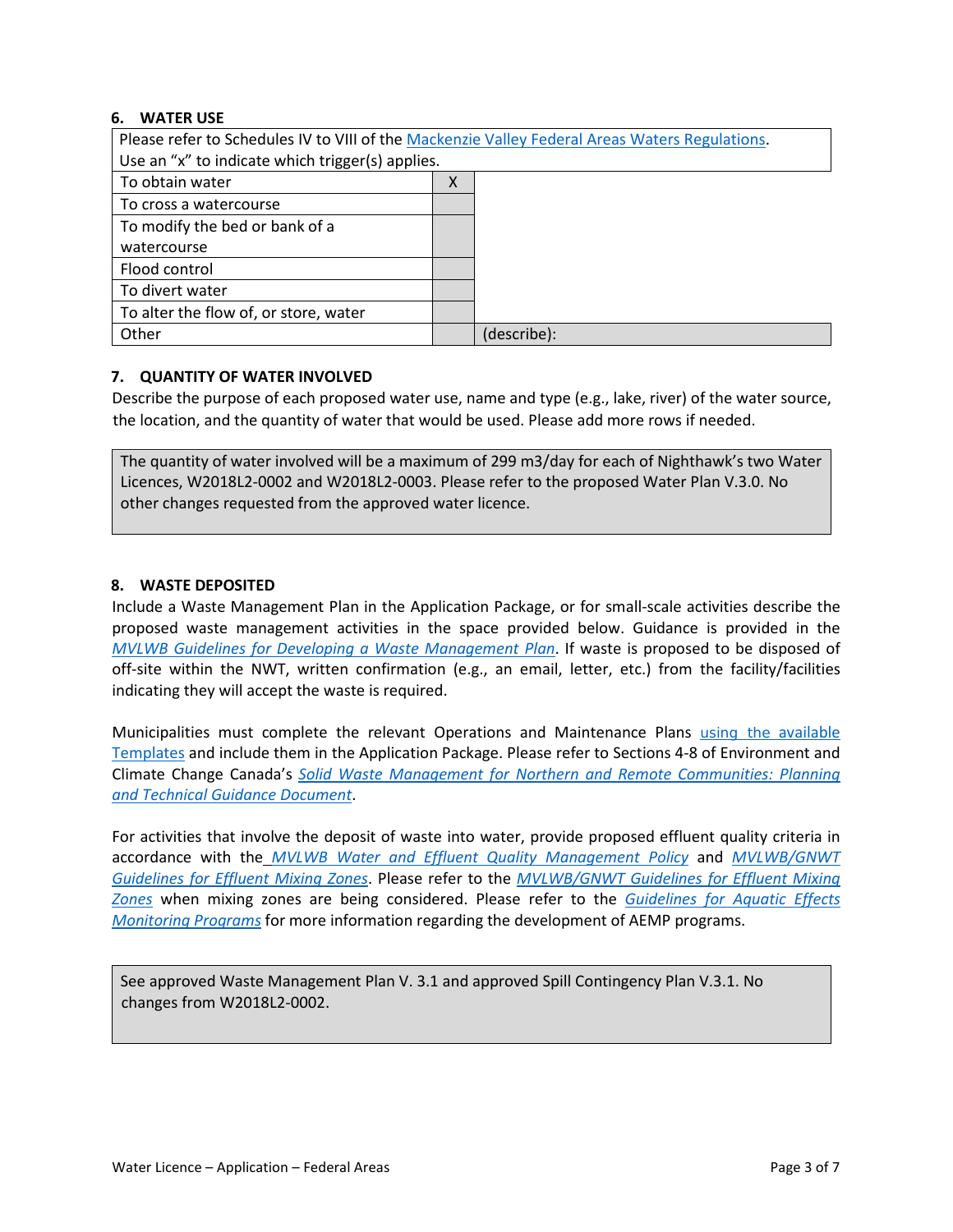# **9. OTHER PERSONS OR PROPERTIES AFFECTED BY THIS UNDERTAKING**

Applicants are encouraged to describe pre-Application engagement efforts with any existing water users and associated possible claims for water compensation or compensation agreements. Include the names and contact information of persons (e.g., existing licensees) or properties affected by this undertaking. An additional table should be added for each water user.

See approved Engagement Plan V.3.2 and the attached Engagement Record Update. No other changes from W2018L2-0002.

#### **10. PREDICTED ENVIRONMENTAL IMPACTS OF THE UNDERTAKING AND PROPOSED MITIGATIONS**

Describe all potential impacts and proposed mitigations. This information is used for the preliminary screening of impacts from the project and/or to develop conditions for the water licence. Please indicate whether any of the mitigation measures have been developed as a result of input from affected parties. Additional guidance is provided in *[Appendix B of the MVLWB Guide to the Land Use Permitting](https://glwb.com/sites/default/files/documents/MVLWB%20Land%20Use%20Appendix%20B_Fillable_0.pdf)  [Process,](https://glwb.com/sites/default/files/documents/MVLWB%20Land%20Use%20Appendix%20B_Fillable_0.pdf)* the *[Mackenzie Valley Review Board Environmental Impact Assessment Guidelines](http://reviewboard.ca/file/614/download?token=3dz7s5gt)*, and the *[Mackenzie Valley Review Board Socio-Economic Impact Guidelines.](http://reviewboard.ca/process_information/guidance_documentation/guidelines)* Alternatively, if you are seeking an exemption from preliminary screening, please provide supporting rationale.

Include a Spill Contingency Plan in the Application Package, or for small-scale activities provide relevant details in the space provided below. Guidance is provided in *[INAC Spill Contingency Guidelines](https://www.enr.gov.nt.ca/sites/enr/files/guidelines_for_spill_contingency_planning_2007.pdf)*.

The potential impacts of the increased maximum water use will be mitigated by adhering to the proposed Water Use Plan V.3.0. All other environmental impacts from the Project have undergone preliminary screening.

No other changes from W2018L2-0002.

# **11. CONTRACTORS AND SUB-CONTRACTORS**

Please include relevant names, responsibilities, and contact information in the fields below. An additional table should be added for each contractor.

No changes from W2018L2-0002.

# **12. STUDIES UNDERTAKEN TO DATE**

Please list and attach any relevant studies that support the proposed activities.

No changes from W2018L2-0002.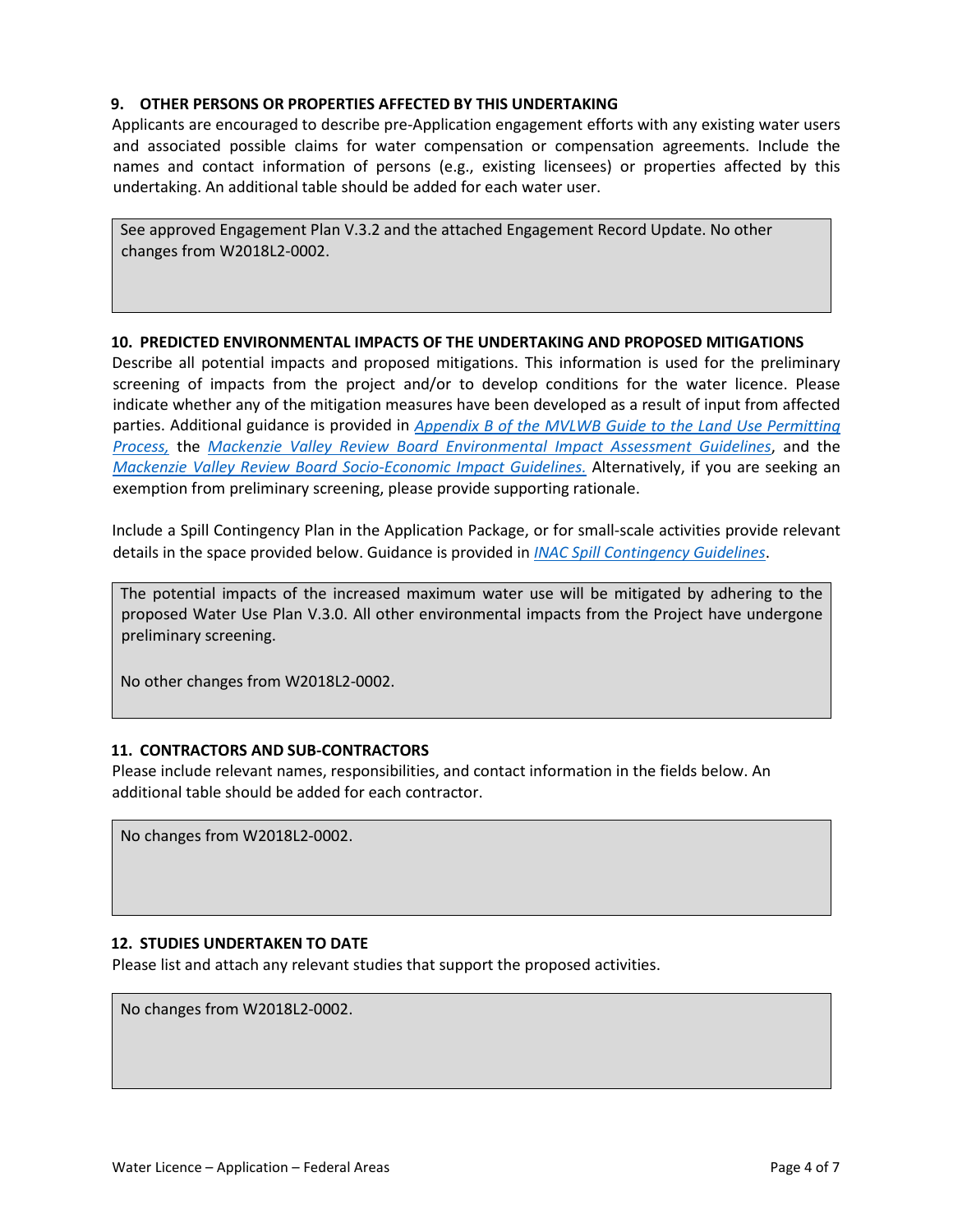# **13. PROPOSED TIME SCHEDULE**

Please include the time of year the project activities are planned to occur and indicate whether seasonal shutdowns are anticipated.

| Start Date: | April 1, 2020                                                                      | <b>Completion Date:</b> | February 28, 2025 |  |  |  |  |
|-------------|------------------------------------------------------------------------------------|-------------------------|-------------------|--|--|--|--|
|             |                                                                                    |                         |                   |  |  |  |  |
|             | No changes from W2018L2-0002.                                                      |                         |                   |  |  |  |  |
|             |                                                                                    |                         |                   |  |  |  |  |
| Term of     | Please refer to subsections 72.03(2) and 72.12(1) of the Mackenzie Valley Resource |                         |                   |  |  |  |  |
| Licence     | <b>Management Act.</b>                                                             |                         |                   |  |  |  |  |
| Requested:  |                                                                                    |                         |                   |  |  |  |  |

#### **14. ADDITIONAL SUPPORTING INFORMATION**

*Engagement:* Conduct engagement, prepare an Engagement Record and Engagement Plan in accordance with the *MVLWB Engagement Guidelines [for Applicants and Holders of Water Licences](https://mvlwb.com/sites/default/files/documents/wg/MVLWB%20Engagement%20Guidelines%20for%20Holders%20of%20LUPs%20and%20WLs%20-%20Oct%202014.pdf) and [Land Use Permits,](https://mvlwb.com/sites/default/files/documents/wg/MVLWB%20Engagement%20Guidelines%20for%20Holders%20of%20LUPs%20and%20WLs%20-%20Oct%202014.pdf)* and attach them to the Application. Templates are provided in the Guidelines. Please also refer to *[Information for Proponents on MVLWB's Engagement Requirements.](https://glwb.com/sites/default/files/documents/MVLWB%20Engagement%20Policy%20-%20Information%20for%20Proponents%20-%20Feb%2018_14.pdf)* 

*Eligibility:* Please contact federal, territorial, and Aboriginal governments and other parties to ensure all appropriate authorizations have been obtained or are in the process of being obtained. Obtain permission from the landowner, if necessary (e.g., obtain and reference licences of occupation, leases, access authorizations, etc.) and attach it/them to the Application.

Land Use Planning: Please contact the applicable Land Use Planning Board or Tłicho Government to discuss conformity with the relevant Land Use Plan(s). Attach a Land Use Plan Conformity Table that demonstrates how the project meets the requirements of the Land Use Plan, if applicable.

*Traditional (Environmental) Knowledge (TEK/TK)*: Applicants are strongly encouraged to include TEK/TK in the Application. Provision of TEK/TK is mandatory for Applications to the Sahtu Land and Water Board.

*Facilities:* Please include the supporting information referenced in subsection 6(2) of the [Mackenzie](https://mvlwb.com/sites/default/files/sor-93-303_1_0.pdf)  [Valley Federal Areas Waters Regulations](https://mvlwb.com/sites/default/files/sor-93-303_1_0.pdf) if the project includes the following: dam(s); storage reservoir(s); watercourse crossing(s); camp(s) or lodge(s); use of water for industrial use or mining and milling; deposit of waste; or handling or storage of petroleum products or hazardous materials.

*Closure and Reclamation:* Please describe the plan for closure and reclamation, including any temporary closures and seasonal shutdowns, or include a Closure and Reclamation Plan in the Application Package. Please also refer to *[MVLWB/AANDC Guidelines for the Closure and Reclamation of Advanced Mineral](https://glwb.com/sites/default/files/documents/wg/WLWB_5363_Guidelines_Closure_Reclamation_WR.pdf)  [Exploration and Mine Sites in the Northwest Territories](https://glwb.com/sites/default/files/documents/wg/WLWB_5363_Guidelines_Closure_Reclamation_WR.pdf)* and Environment and Climate Change Canada's *[Solid Waste Management for Northern and Remote Communities: Planning and Technical Guidance](https://mvlwb.com/sites/default/files/en14-263-2016-eng.pdf)  [Document](https://mvlwb.com/sites/default/files/en14-263-2016-eng.pdf)*.

*Closure Cost Estimate:* Prepare a [Closure Cost Estimate](https://mvlwb.com/sites/default/files/images/Closure%20Cost%20Estimating%20Guidelines_FINAL_Nov%2024%202017.pdf) and include it in the Application Package. Applicants are encouraged to contact the Board, prior to applying, to obtain a template to calculate security that is most suited to the project activities being applied for. Additional guidance is provided in section 2.2 of the *MVLWB/INAC/GNWT [Guidelines for Closure and Reclamation Cost Estimates for](https://mvlwb.com/sites/default/files/images/Closure%20Cost%20Estimating%20Guidelines_FINAL_Nov%2024%202017.pdf)  [Mines](https://mvlwb.com/sites/default/files/images/Closure%20Cost%20Estimating%20Guidelines_FINAL_Nov%2024%202017.pdf)*. If this Application is submitted concurrently with a Land Use Permit Application, please ensure water- and land-related activities and liabilities are provided.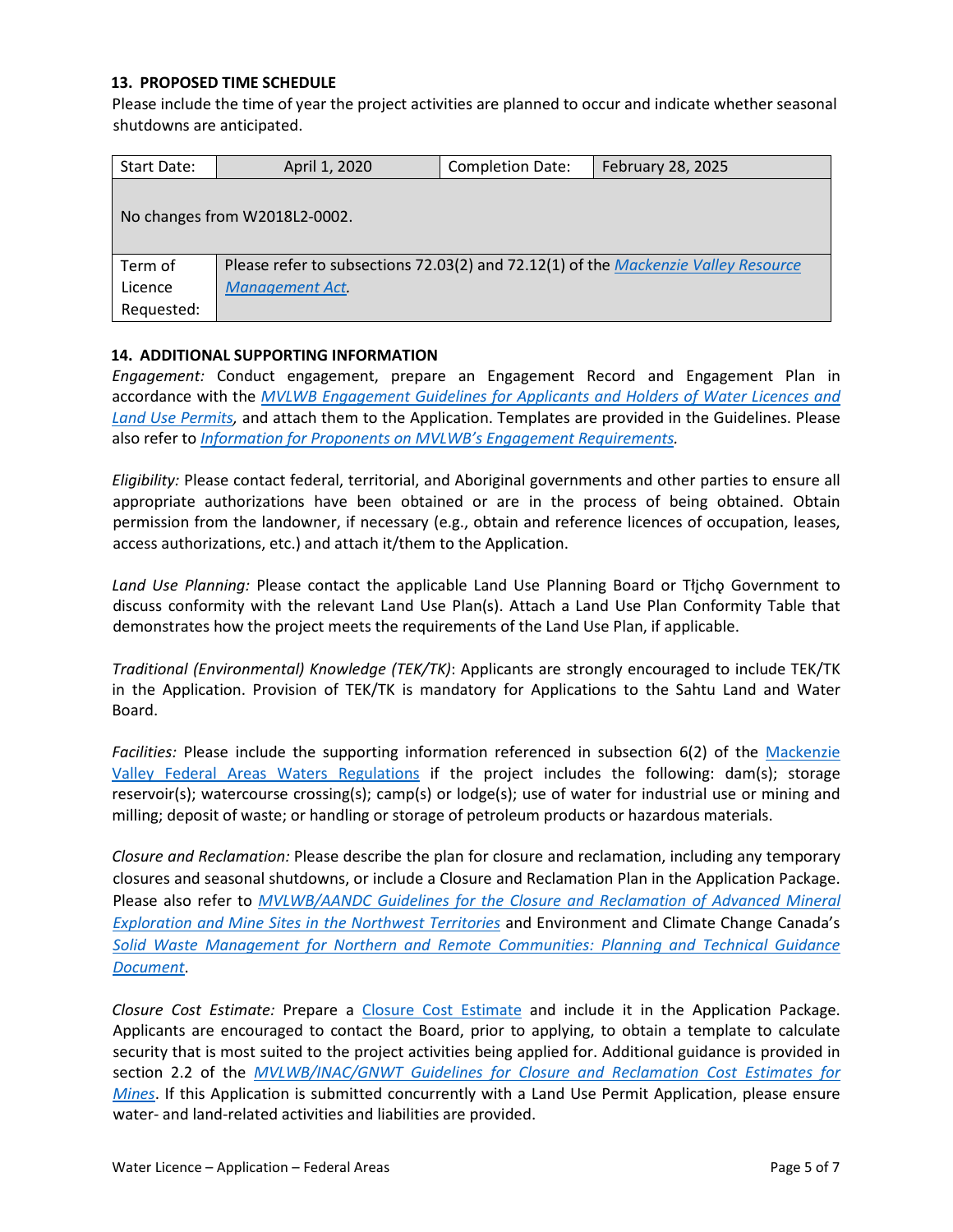*Financial Capacity:* Provide information relating to your financial capacity, as outlined in paragraph 72.03(5)(d) of the *[Mackenzie Valley Resource Management Act](https://mvlwb.com/sites/default/files/m-0.2.pdf)*. Please note this information will be required by the Board prior to issuance.

Nighthawk Gold Corporation (Nighthawk) has currently two Water Licences for the Indin Lake Gold Property permitted by the Wek'èezhìì Land and Water Board (WLWB) under the following approval:

- Type B Water Licence W2018L2-0002 for federal land:
	- **In Itsued on February 15, 2019**
	- **Expires February 15, 2024**
- Type B Water Licence W2018L2-0003 for non-federal land:
	- **In Issued on February 15, 2019**
	- Expires February 15, 2024

The limit of water use of these two Water Licences combined is 299 m<sup>3</sup>/day, currently divided as 179 m<sup>3</sup>/day for W2018L2-0002 and 120 m<sup>3</sup>/day for W2018L2-0003. Nighthawk respectfully submits amendment applications to the WLWB to have the water use limit increased to 299 m<sup>3</sup>/day for each of these two water licences, so that exploration may continue regardless of the boundaries between federal and non-federal lands within the Indin Lake Gold Property.

A precedent for this request is the water licences held by Canadian Zinc Corporation for the Prairie Creek All Season Road (the Prairie Creek ASR). The Prairie Creek ASR holds three Water Licences, one each for federal land, non-federal land, and Parks Canada land.

(Mackenzie Valley Land and Water Board, reasons for decision, date of decision November 7, 2019) [http://registry.mvlwb.ca/Documents/MV2014F0013/MV2014F0013%20MV2014L8-](http://registry.mvlwb.ca/Documents/MV2014F0013/MV2014F0013%20MV2014L8-0006%20MV2019L8-0002%20-%20CZN%20-%20ASR%20-%20Reasons%20for%20Decision%20-%20Dec10-19.pdf)

[0006%20MV2019L8-0002%20-%20CZN%20-%20ASR%20-%20Reasons%20for%20Decision%20-](http://registry.mvlwb.ca/Documents/MV2014F0013/MV2014F0013%20MV2014L8-0006%20MV2019L8-0002%20-%20CZN%20-%20ASR%20-%20Reasons%20for%20Decision%20-%20Dec10-19.pdf) [%20Dec10-19.pdf](http://registry.mvlwb.ca/Documents/MV2014F0013/MV2014F0013%20MV2014L8-0006%20MV2019L8-0002%20-%20CZN%20-%20ASR%20-%20Reasons%20for%20Decision%20-%20Dec10-19.pdf) 

| Name (print)     | Title (print)                | Signature | Date |
|------------------|------------------------------|-----------|------|
| Michael J. Byron | President & CEO,<br>Director |           |      |

# **FOR OFFICE USE ONLY**

|                   | Amount (\$) | Receipt no. |
|-------------------|-------------|-------------|
| Application fee   |             |             |
| Water use deposit |             |             |

Please make all cheques payable to the Receiver General for Canada.